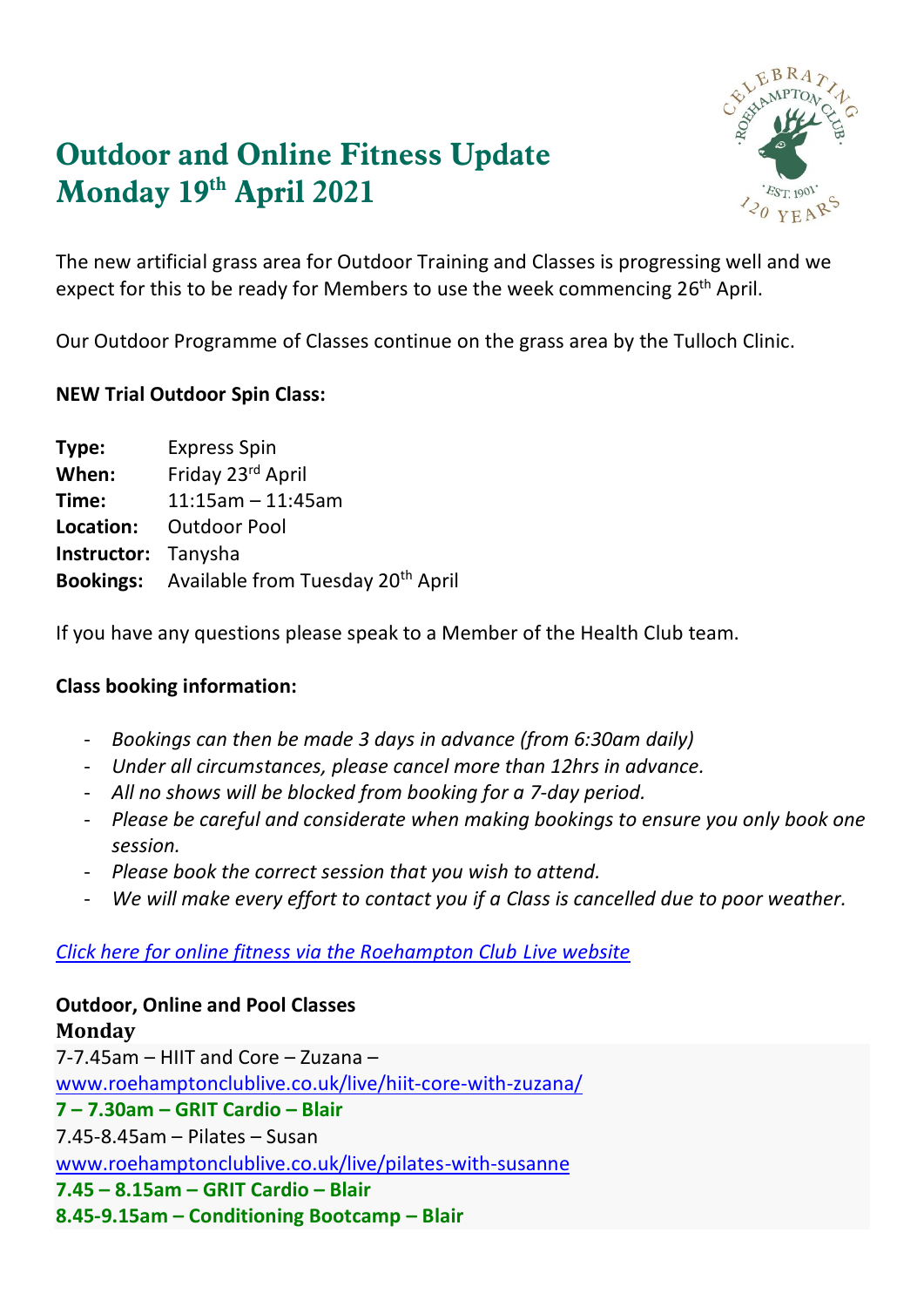9-9.45am – HIIT and Core – Zuzana [www.roehamptonclublive.co.uk/live/hiit-core-with-tanysha/](http://www.roehamptonclublive.co.uk/live/hiit-core-with-tanysha/) **10-11am – Dynamic Pilates – Zuzana** 10-10.45am – LBT – Susanne [www.roehamptonclublive.co.uk/live/lbt-with-susanne/](http://www.roehamptonclublive.co.uk/live/lbt-with-susanne/) 10.30-11.30am – Ballet Fit – Ayesha [www.roehamptonclublive.co.uk/live/ballet-fit-with-ayesha](https://www.roehamptonclublive.co.uk/live/ballet-fit-with-ayesha) 11-11.45am – Zumba – Susanne [www.roehamptonclublive.co.uk/live/zumba-with-susanne/](https://www.roehamptonclublive.co.uk/live/zumba-with-susanne/) 12-1pm – Vinyasa Flow Yoga – Juliet [www.roehamptonclublive.co.uk/live/vinyasa-flow-yoga-juliet/](https://www.roehamptonclublive.co.uk/live/vinyasa-flow-yoga-juliet/)

## **Tuesday**

**7-7.30am – HIIT Bootcamp – Gym Staff** 8.15-9am – LBT – Ayesha – [www.roehamptonclublive.co.uk/live/lbt-with-ben/](https://www.roehamptonclublive.co.uk/live/lbt-with-ben/) 9.15-10am – HIIT and Core – Ayesha [www.roehamptonclublive.co.uk/live/hitt-core-with-roy](http://www.roehamptonclublive.co.uk/live/hitt-core-with-roy) **9.15-10am – Conditioning Bootcamp – Gym Staff** 10.10 – 10.40am – Mobility Stretch – Tanysha – [www.roehamptonclublive.co.uk/live/stretch-with-roy](https://www.roehamptonclublive.co.uk/live/stretch-with-roy) **10.15 – 10.45am – GRIT cardio – Blair 11- 11.45am – Circuits Bootcamp – Blair** 11–12pm – Pilates – Jocelyn – [www.roehamptonclublive.co.uk/live/pilates-with-jocelyn](https://www.roehamptonclublive.co.uk/live/pilates-with-jocelyn) **11.10-11.40am - Hydro Spin – Susanne (Outdoor Pool) – Starts w/c 19th April** 6.15-6.45pm – TRX – Zuzana – [www.roehamptonclublive.co.uk/live/trx-with-zuzana](https://www.roehamptonclublive.co.uk/live/trx-with-zuzana) 7-8pm – Power Pump – Zuzana [www.roehamptonclublive.co.uk/live/power-pump-with-zuzana](http://www.roehamptonclublive.co.uk/live/power-pump-with-zuzana)

# **Wednesday**

**7 – 7. 30am– GRIT Cardio – Blair** 7.30-8.30am – Stretch Pilates – Susanne [www.roehamptonclublive.co.uk/live/stretch-pilates-with-susanne](http://www.roehamptonclublive.co.uk/live/stretch-pilates-with-susanne) **7.45 – 8.15am – GRIT Cardio – Blair** 8.45-9.30am – HIIT and Core – Roy [www.roehamptonclublive.co.uk/live/hiit-core-with-roy/](http://www.roehamptonclublive.co.uk/live/hiit-core-with-roy/) 9-10am – Vinyasa Flow Yoga – Juliet [www.roehamptonclublive.co.uk/live/vinyasa-flow-yoga-with-juliet](https://www.roehamptonclublive.co.uk/live/vinyasa-flow-yoga-with-juliet)– **10.15-11.15am – Body Conditioning – Ayesha** 11.30-12.30pm – Power Pump – Ayesha [www.roehamptonclublive.co.uk/live/power-pump-with-ayesha/](https://www.roehamptonclublive.co.uk/live/power-pump-with-ayesha/) **1.10-1.40am - Hydro Spin – Gym Staff (Outdoor Pool) – Starts w/c 19th April**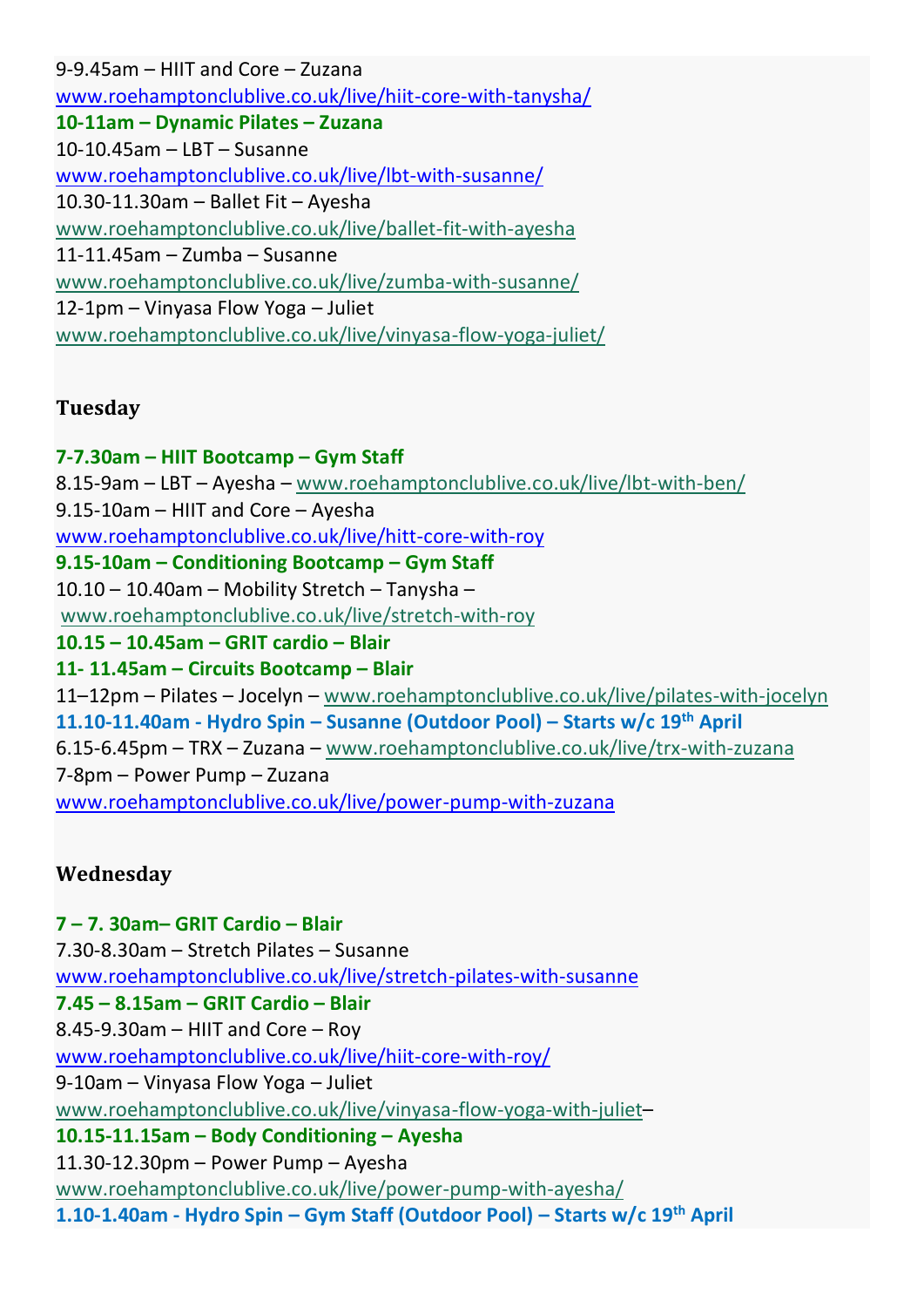# **Thursday**

8.30-9.15am – HIIT and Core – Roy [www.roehamptonclublive.co.uk/live/hiit-and-core-with-roy](http://www.roehamptonclublive.co.uk/live/hiit-and-core-with-roy) **9.30-10.15am – LBT – Ayesha** 9.30—10.15am – Spin – Roy – [www.roehamptonclublive.co.uk/live/spin-with-roy/](https://www.roehamptonclublive.co.uk/live/spin-with-roy/) **10.30 – 11.15am – Conditioning Bootcamp – Ayesha** 11.10-12.10pm – Aerotone – Susanne [www.roehamptonclublive.co.uk/live/aerotone-with-susanne/](http://www.roehamptonclublive.co.uk/live/aerotone-with-susanne/) **12.30-1pm – HIIT Bootcamp – Gym Staff** 12.30 – 1.15pm – Abs Conditioning – Susanne [www.roehamptonclublive.co.uk/live/abs-conditioning-with-susanne/](http://www.roehamptonclublive.co.uk/live/abs-conditioning-with-susanne/) 7-8pm – Pilates – Susanne – [www.roehamptonclublive.co.uk/live/pilates-with-susanne-2](https://www.roehamptonclublive.co.uk/live/pilates-with-susanne-2)

#### **Friday**

**7-7.30am – HIIT Bootcamp – Gym Staff** 7-7.45am – HIIT and Core – Roy – [www.roehamptonclublive.co.uk/live/hitt-core-with-roy-2](https://www.roehamptonclublive.co.uk/live/hitt-core-with-roy-2) **9-9.45am – Circuits Bootcamp – Gym Staff** 10-10.45am – LBT – Roy – [www.roehamptonclublive.co.uk/live/lbt-with-roy](https://www.roehamptonclublive.co.uk/live/lbt-with-roy) **10-10.45am – Conditioning Bootcamp – Gym Staff** 10-11am – Pilates – Zuzana – [www.roehamptonclublive.co.uk/live/pilates-with-zuzana/](https://www.roehamptonclublive.co.uk/live/pilates-with-zuzana/) **11.15-12.15pm – Dynamic Pilates – Zuzana**

#### **Saturday**

**8.45-9.15 – GRIT Cardio – Blair** 8.45-.9.45am – Power Pump – Zuzana [www.roehamptonclublive.co.uk/live/power-pump-with-zuzana-2/](http://www.roehamptonclublive.co.uk/live/power-pump-with-zuzana-2/) 9-10am – Pilates – Susanne – [www.roehamptonclublive.co.uk/live/pilates-with-susanne-3](https://www.roehamptonclublive.co.uk/live/pilates-with-susanne-3) **9.30- 10am – GRIT Cardio – Blair 10.15-11am – LBT – Ayesha** 10 – 10.45am – HIIT and Core – Zuzana [www.roehamptonclublive.co.uk/live/hiit-core-with-zuzana-2/](http://www.roehamptonclublive.co.uk/live/hiit-core-with-zuzana-2/) 11-11.30am – Stretch Mobility – Zuzana [www.roehamptonclublive.co.uk/live/stretch-mobility-with-zuzana/](http://www.roehamptonclublive.co.uk/live/stretch-mobility-with-zuzana/) **11.15-12pm – Conditioning Bootcamp – Ayesha 12.15-1.15pm – Dynamic Pilates – Zuzana**

## **Sunday 9-9.45am – Circuit Bootcamp – Gym Staff** 9.30-10.15am – HIIT and Core – Tanysha [www.roehamptonclublive.co.uk/live/hiit-with-roy](https://www.roehamptonclublive.co.uk/live/hiit-with-roy) **10-10.45am – LBT – Gym Staff** 10-11am – Pilates – Jocelyn – [www.roehamptonclublive.co.uk/live/pilates-with-jocelyn-2](https://www.roehamptonclublive.co.uk/live/pilates-with-jocelyn-2) 10.30-11.15am – LBT- Tanysha – [www.roehamptonclublive.co.uk/live/lbt-with-roy-2/](https://www.roehamptonclublive.co.uk/live/lbt-with-roy-2/)